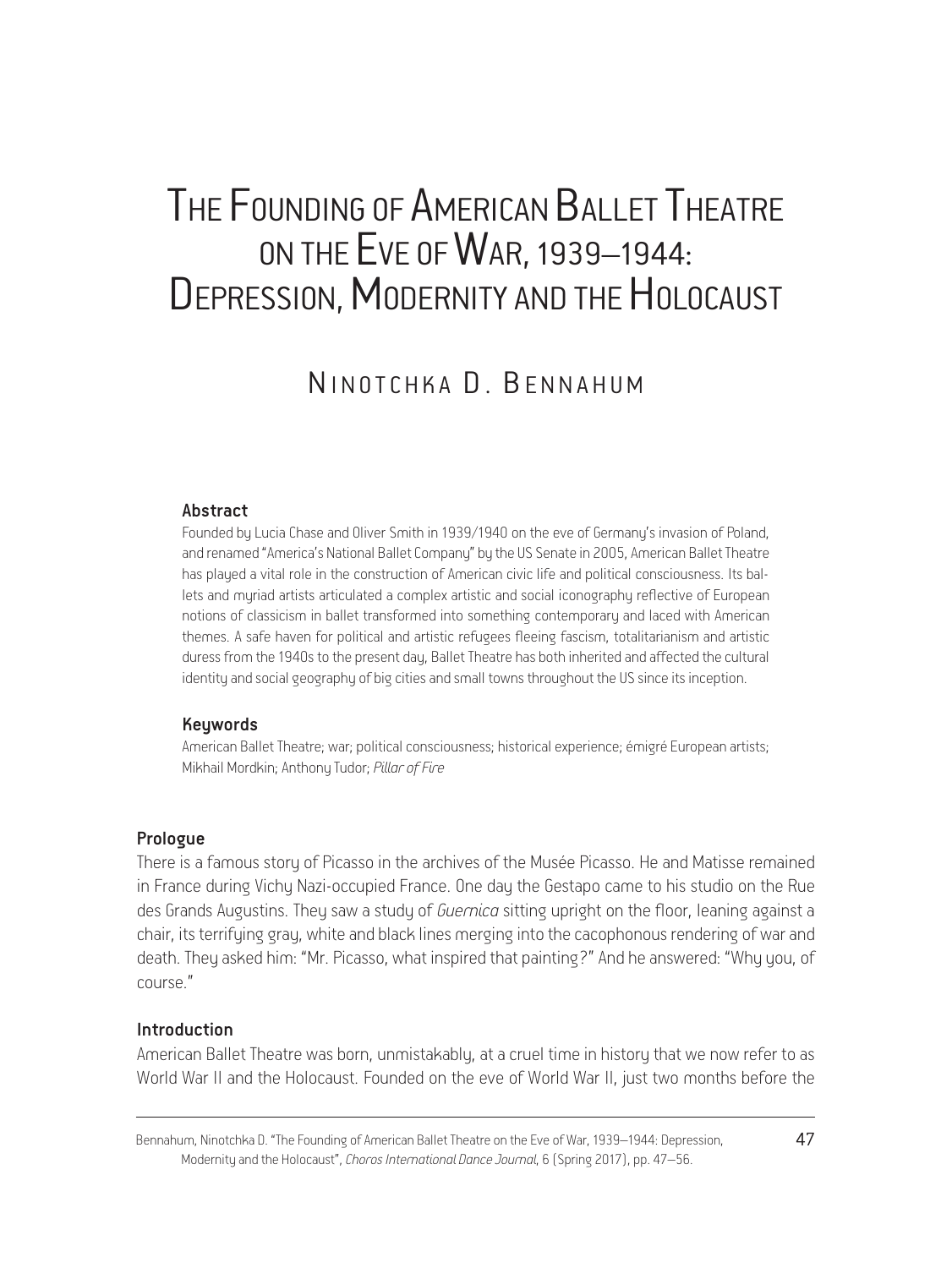German invasion of Poland on September 1, 1939, Ballet Theatre,<sup>1</sup> as it was then known, consisted of mostly foreign-born artists – choreographers, dancers, composers, scenic and costume designers, conductors, musicians and dancers – well-versed in the brutality of global conflicts: World War I, the Russian Revolution, and the rise of Fascism in Europe.

Ballet Theatre artists, themselves refugees of these many conflicts, enriched American art, seeding its seasoned modernist spirit with a visual imaginary that contained a latent consciousness about violence, displacement and forced exile. Most, if not all, of the company's members were stateless; most would never return home. Some lacked nation, even citizenship. Theu had fled countries that would no longer exist after 1945. And, tragically, they understood this.

Ballet Theatre artists' rootlessness – homelessness – became a shared consciousness of loss. A rupture characterized not only their lives but choreographic tracings of the company's wartime repertoru.

These ballets, unlike other moments in dance history, no longer articulate a shared history of Russian classical with global contemporary dance. They no longer provide, in the words of Walter Benjamin (2007, p. 268), an "eternal [or stable] picture" of history. Rather, they "seize hold of a memory as it flashes up at a moment of danger […] a single catastrophe which unceasingly piles rubble on top of rubble".<sup>2</sup> Their performative efficaciousness lies, thus, in their fleeting memorialization of the terrain of historical experience, a sudden and stunning statement of the moment.

Between 1939 and 1945, Ballet Theatre became a significant cultural force in the shaping of American civic society as US citizens and non-citizens alike struggled to contend with the evils of Fascism and the complex roles at home and abroad played by the American government in its defeat of Nazi Germany and allies of the Third Reich. While most of the company's early work fed into a government-sanctioned desire for patriotic-minded works of art, the global diaspora characterized by its stateless artists fed a nuanced sense of urgency, angst and determination heretofore absent from European classical ballet. It is this uniquely existential, empathic quality of the company's wartime repertory that distinguishes Ballet Theatre. Had Ballet Theatre emerged at another time in history, perhaps its influence as a major force in shaping an intellectual and aesthetic discourse about late modernist, early abstract expressionist languages of the body would have been less profound.

Ballet Theatre, while founded with surprising optimism at the end of the Great Depression and, sadly, at the start of World War II, became one of the fundamental channels through which escaping European émigré dancers fleeing either Stalinist Russia, Francoist Spain, Vichy France,

<sup>1</sup> Ballet Theatre was the original name of the American Ballet Theatre.

<sup>2</sup> Walter Benjamin's "On the Concept of History", from "Theses on the Philosophy of History", was written in Paris and Lourdes between February and May of 1940, just four months before Benjamin died fleeing the Nazis in the town of Port Bou, in the Pyrenees, on his way to Spain, hoping to reach the US at the invitation of Dr. Max Horkheimer, 6 August 1940.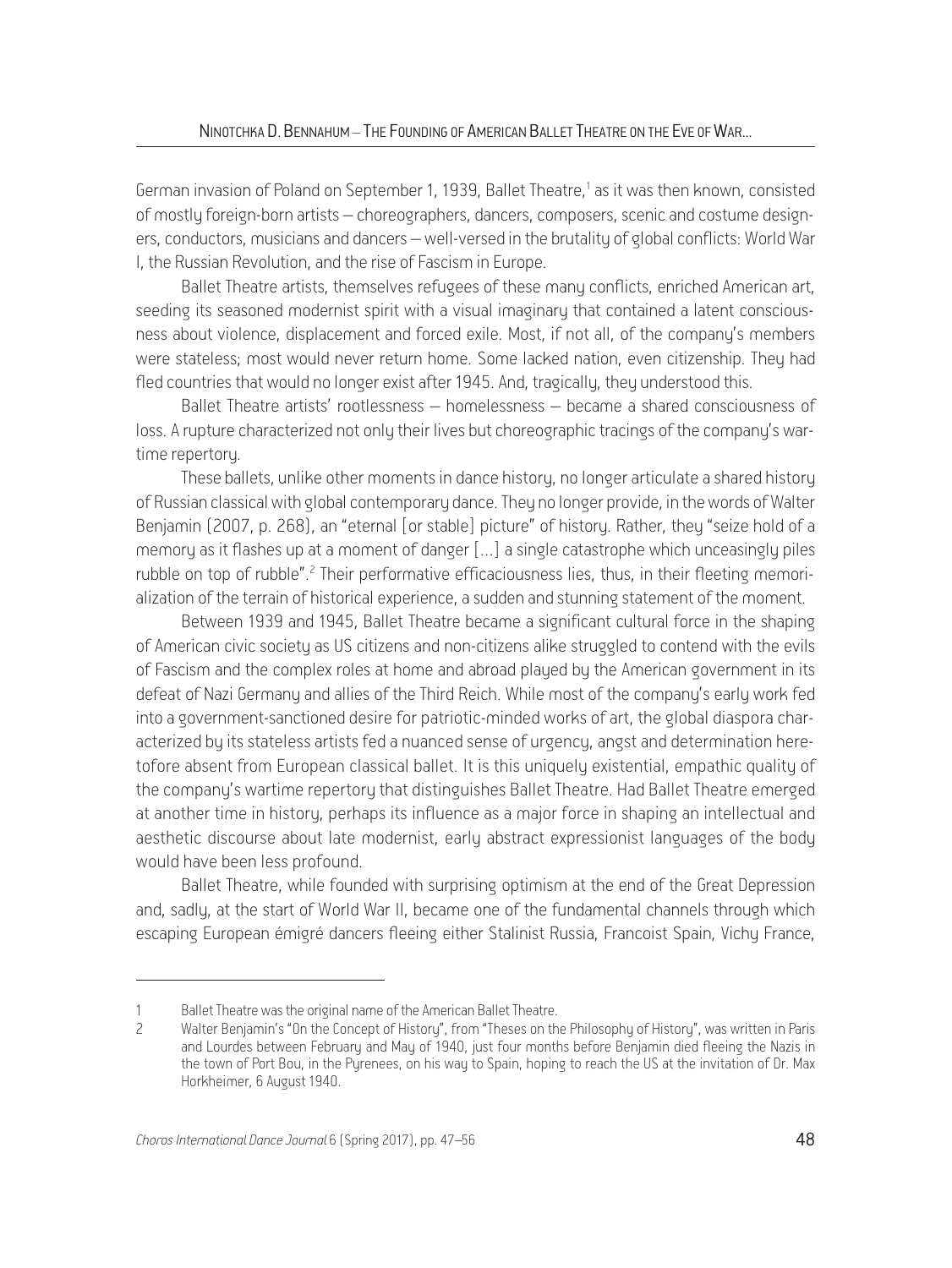or the aggressive, swift advance of Nazi armies, made their way to America. Ballet Theatre also became the first American company to go abroad after the War. (They went to England in 1946.)<sup>3</sup> That is to say that consciousness about war (however distant) pervaded the company and the nation from its inception.

If we consider the resounding issues of trauma and memory, of exile and art, of fascism and communist totalitarianism, as powerful forces that shaped the aesthetic and ideological philosophy of Euro-American artists working for Ballet Theatre between 1940 and 1945, might we read these ballets differently? Might we see them differently, thereby coming closer to other meanings? If we place the War at the center of how we read Ballet Theatre's repertory – as the engine that drove its early work – might we excavate from Ballet Theatre more meaningful connections to larger historical currents and, therefore, might we understand these remarkable artists thrown together bu the winds of war and their unique contributions to world history? Can we, must we, for example, read restagings of *Les Sylphides* in 1942 differently from in 2015? What ultimately becomes the genealogy – the historiography of our writing on ballet when read against time this way?

Let us add to these broader, theoretical ideas the internal trauma of war: the US had already lived through one war, albeit on other people's land – in a faraway geographic space (Ballet theatre press release, 1963). 4 Americans retained a latent consciousness about war and the distant understanding of what war meant: loss of loved ones, lost limbs, lost minds. Few US citizens and European (im)migrants who went to see Ballet Theatre in its nascent years would not have themselves experienced or had a parent or grandparent untouched by World War I.

As we consider together possible aesthetic and ideological ties between Ballet Theater and the tragic revelation of Hitler's Final Solution, we might take into consideration that many of the company's first dancers were Jewish: Nora Kaye (born Nora Koreff, daughter of Russian Jewish immigrants to Brooklyn), Miriam Golden (born Miriam Ziegler – parents were Oscar [pharmacist] and Freda Goldstein), Annabelle Lyon, Jerome Robbins (born Jerome Milton Rabinowitz, the son of Russian immigrants who owned a corset factory), Harold Lang, Alicia Markova (born Lillian Alicia Marks), Michael Kidd (born Milton Greenwald, the son of refugees from Tsarist Russia), and Muriel Bentley (born Rebecca Siegal, the daughter of Russian refugees). And there were others.

Lastly, Ballet Theatre's émigré European choreographers arrived in the US on the heels of Hitler's invasion of Poland on September 1, 1939. Fascism, the encroaching storm, was *the*

<sup>3</sup> In 1960, before the New York City Ballet toured the Soviet Union, Ballet Theatre had danced already in 142 countries and, at the behest of the US State Department, throughout the East Bloc, earned the title "America's No. 1 Cultural Export".

<sup>4</sup> We must also consider the trauma caused by the American Civil War, 1861–1865, which almost split the nation into two parts and resulted in the Jim Crow Laws of the Reconstruction period that effectively legalized racial segregation in the US for the next century.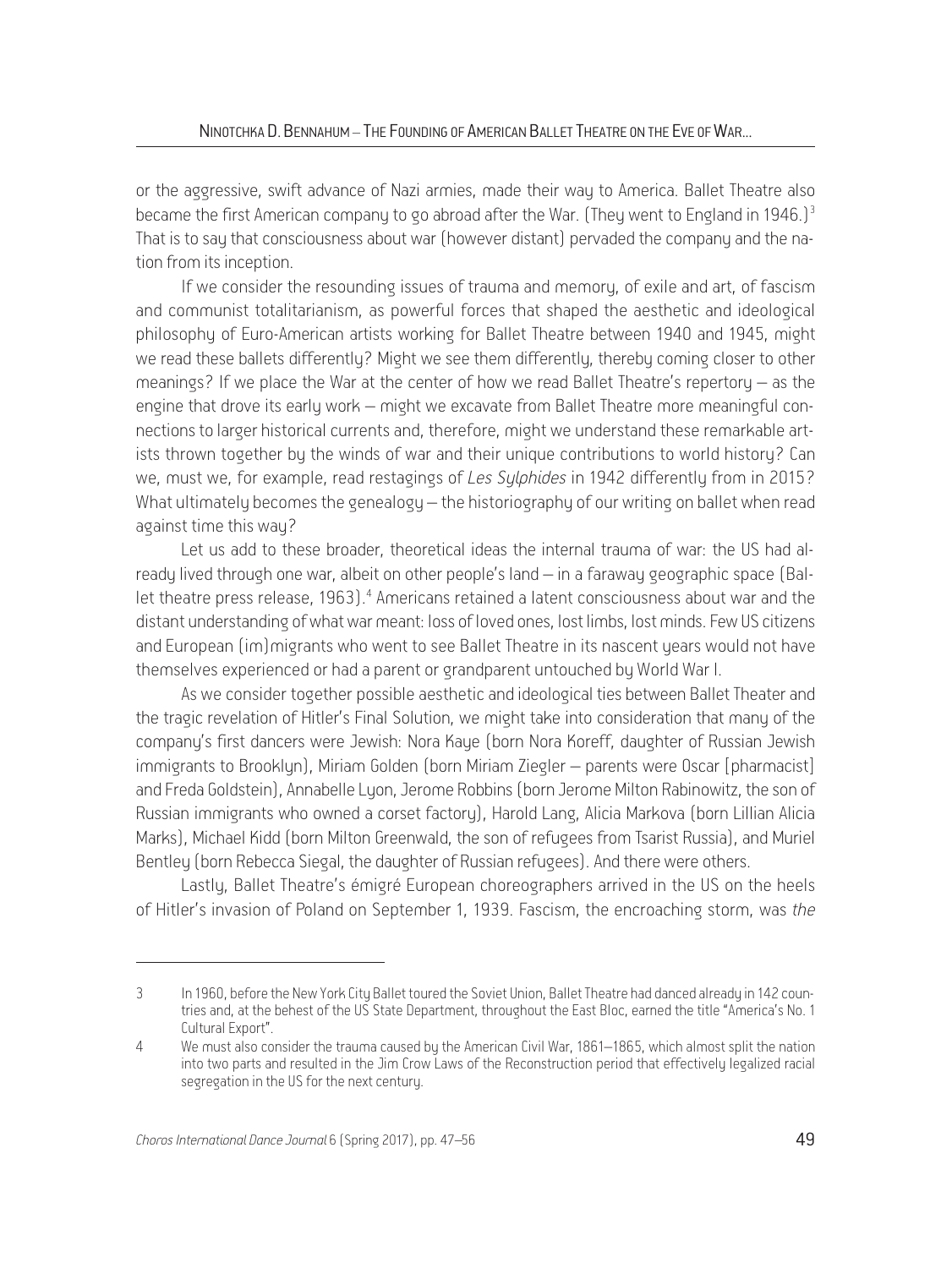reason for yet another departure from yet another European land. This philosophy – of being on the run, of living in exile, of not knowing where your next dollar is coming from, of leaving yet another home or another theater – pervaded the ranks of Ballet Theatre for the following decade. Any ballerina entering its ranks would have become profoundly aware of this *mentalité*, and, thereby would have had a deeper understanding of the roles she played: Nora Kaye as Hagar in *Pillar of Fire*, Alicia Markova as Zamphira in *Aleko*, etc. Jews especially filling the ranks of the *corps* and soloist positions came with yet another set of eyes because they knew what was happening to the Jews of Europe. As the postmodern dance pioneer Anna Halprin recently confirmed in an interview: "We knew about the Holocaust, our parents knew, we knew, everybodu knew what was happening to the Jews of Europe. It's just that people didn't alwaus speak about it; it was too painful."5

# The Mordkin Ballet Company: Ballet Theatre's beginning

Ballet Theatre was born in 1939 out of "the collapse of the Mordkin Ballet Company and the financial difficulties of Lincoln Kirstein". George Amberg argues in his 1949 book, *Ballet in America. The Emergence of an American Art* (p. 94), that the American Ballet emerged, to some extent, as Ballet Theatre.<sup>6</sup> Mordkin had been Anna Pavlova's partner on two world tours in 1910 and 1911, performing a full-length *Giselle* and a series of divertissements to sold-out houses at the Metropolitan Opera House. Pavlova dismissed Mordkin as her partner after he dropped her and, according to a 1912 *Times* article, this was just the beginning of Mordkin's triumphs and troubles that included a \$50,000 libel suit brought by him against another Russian Imperial dancer, Ekaterina Vassilyev Geltzer (*The New York Times*, 1912). Mordkin had returned to the US several times from Bolshevik and Soviet Russia in 1922, 1924 and 1926 respectively, having risen within Soviet ballet ranks to the position of Director of all ballet productions in the newly formed Soviet Opera House in Moscow. On his first day, Mordkin fired twenty-eight dancers "whose figures he considered not sufficiently sylph-like" (Duranty, 1922; Sayler, 1924). Despised by the dancers, his impulsive decisions led to his dismissal.

Mordkin, his wife, Pajitzkaya, also a ballet dancer, and their eight-year old son, Mikhail Mordkin Jr., fled to the woods of Tiflis in the Caucasus, where, starving, they contracted typhus and came close to dying. This was the second time Mordkin had been forced to flee – the first was after the October Revolution. Eventually, Mordkin began dancing in the Municipal Theatre at Tiflis for the

<sup>5</sup> Conversation between the author and Anna Halprin, University of California, Santa Barbara, April 27, 2015.

<sup>6</sup> Mikhail Mordkin's ballet company was called Advanced Arts. Richard Pleasant came to work for Mordkin as a secretary and office manager. Almost overnight, he took over as company manager and, slowly as Mordkin's financial woes grew, he moved to overthrow Mordkin as the sole company director and choreographer, and create a major repertory company with himself at the helm. Mordkin was removed as director by Pleasant and given the sole opportunity of choreographing new ballets and staging older ones; his dancers were contracted as part of the new company. He was never consulted.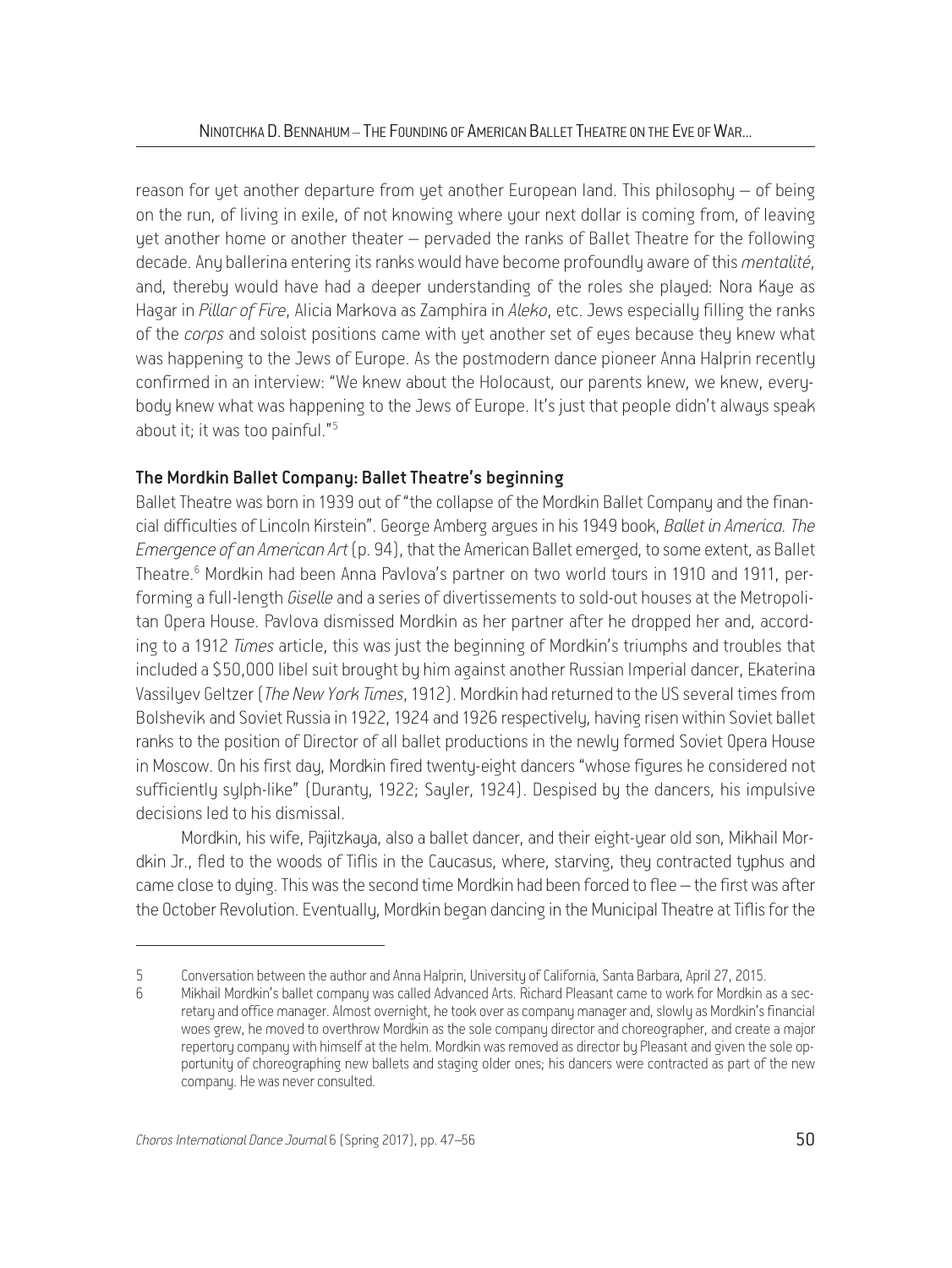equivalent of fifty cents/month (*The New York Times*, 1944). Luckily, arts manager Morris Gest received word of his plight in 1924 and sailed to Riga to get Mordkin and his family out of the Soviet Union and safely to New York, where he was engaged to dance at the Metropolitan Opera House and as a featured artist in the Greenwich Village Follies (*The New York Times*, 1922, 1924). He had obtained permission from the Soviet authorities to perform in America and chose not to return, residing in New York City until his death in 1944.

 Mordkin founded his first company in 1926 and a second, the Mordkin Ballet Co., in 1937, which became one of the forerunners to Ballet Theatre. The company was small. It gave sporadic performances on Sunday nights in New York City and sometimes out of town (Hurok, 1953, p. 147). By 1937, the Mordkin Ballet was formed with Mordkin's student and patron Lucia Chase in the role of *prima ballerina* where she debuted as a complete novice as Aurora in *The Sleeping Beauty* (Martin, 1937). "Toward the end of the company," Sol Hurok (1953, p. 148) remembered,

Mordkin had an associate, Richard Pleasant, who had also acted as supernumerary in de Basil productions. Pleasant had an idea that has lurked in the minds of a number of young men I know: to form a ballet company. In this case, idea and money came together for the Mordkin School and Company had Lucia Chase, with ambitions and interest as well. Chase had money – a great deal of it (her husband had owned Chase Steele and had died, leaving her everything) – and she wanted to dance. She had substantially financed the Mordkin Company. Pleasant went ahead with his plan for a grandiose organization with his ideas and Chase's money. The Mordkin Company was closed up and a new company, on a magnificent scale calling itself Ballet Theatre, was formed.

Τhe new company, Ballet Theatre, was staged as the greatest collaboration in ballet history and comprised: eleven choreographers, twenty-two principal dancers, fifteen soloists, fifty-six *coryphées*, eleven designers, three conductors, eighteen composers' works. Pleasant desired an inclusive United Nations of representation for each influence on ballet and asked Eugene Loring to head up the American "wing", alongside Agnes de Mille, niece of filmmaker Cecil B. DeMille. Antony Tudor became director of the British wing; his partner Hugh Laing and Ms Andrée Howard were included as members of the choreographic team, alongside Anton Dolin, who was put in charge of the Classical Wing. Bolm, not Mordkin or Fokine, was asked to head the Russian wing, alongside Bronislava Nijinska and Michel Fokine. Two more wings were initiated, a Negro wing of fourteen dancers, pioneered by de Mille, who had been working with Katherine Dunham. The second wing was a Spanish wing of nineteen dancers that was supposed to have been directed by Carmelita Maracci. Maracci, always financially strapped, was concerned about leaving her students in Hollywood for a long sojourn in New York City. She passed the job over, giving it to Mexican-born Spanish Classical/Flamenco dancer, José Fernandez.7

<sup>7</sup> De Mille was extremely influential in convincing Pleasant and Chase of the necessity of two more wings representative of African American and Spanish dance culture.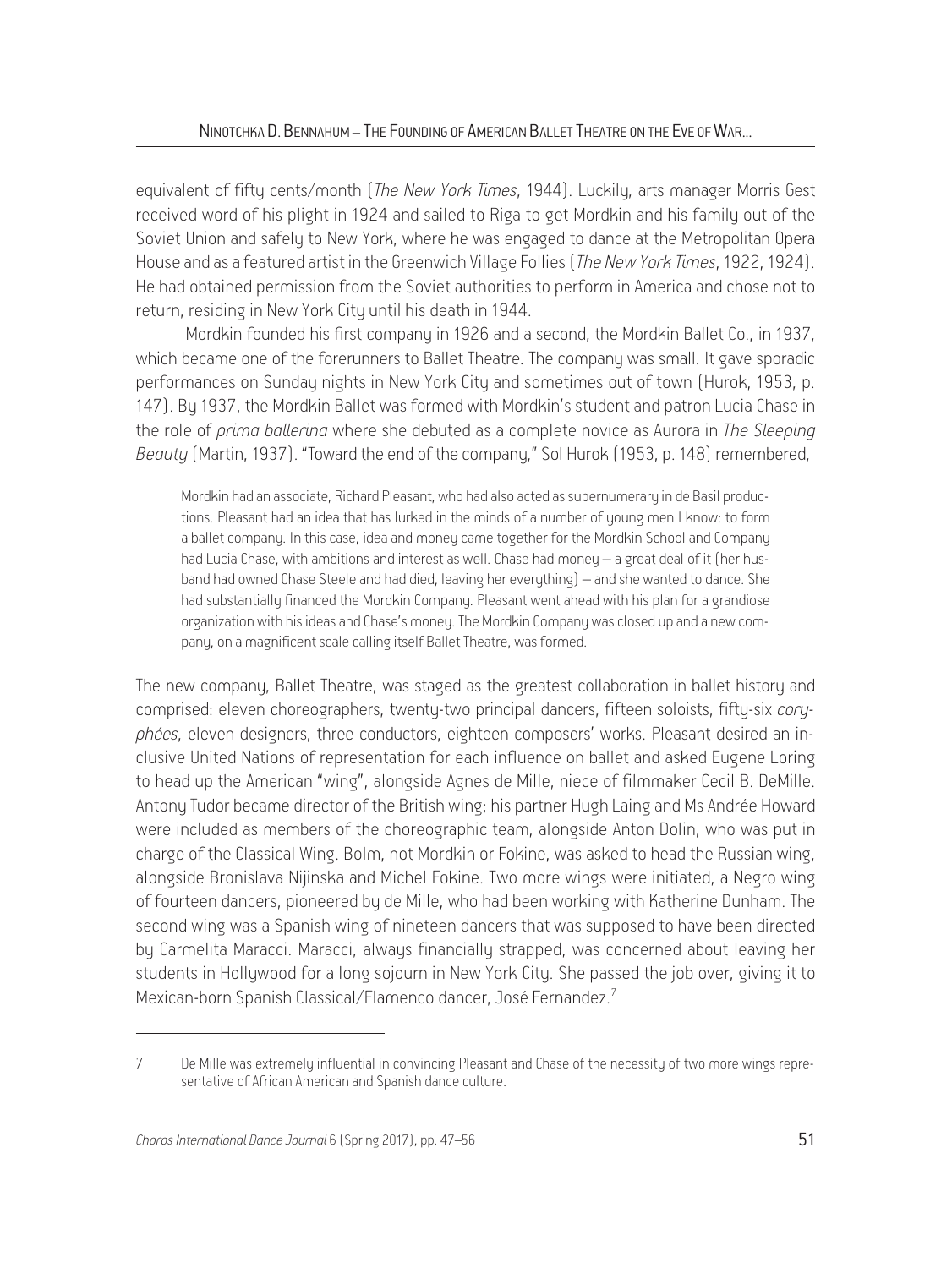There is no question that the works of European choreographers (and dancers) who left Europe for America at the start of World War II – Antony Tudor, Hugh Laing, Bronislava Nijinska, Léonide Massine, Michel Fokine, Adolf Bolm and George Balanchine – were inspired by prescient themes of violence, injustice, absurdist humor and mental suffering – none more than Tudor with works like *Dark Elegies* (1937), created in response to Franco's aerial bombings, Fokine with his restagings of *Petrouchka* (1909) (the psychically torn puppet whose murder we witness) and *Russian Soldier* (1942), in which a Russian soldier lays dying on stage. And finally Massine premiered *Aleko* (1942), a restaging of the Carmenian tale of violent sacrifice, which carries as profound a consciousness about war's psychic and physical wounds transliterated into a gestural language of stoicism, pain and suffering.

# The founding of American Ballet Theatre

According to John Martin (1937), chief dance critic of *The New York Times*, "a new organization absorbed the cast of Mordkin Ballet". Four months after Hitler's invasion of Poland, Ballet Theatre premiered on January 11, 1940 at Radio City's adjacent sister theatre, the less grandiose Centre Theatre. It had been an old movie house, an ice skating rink and was converted into a 3,500-seat theater for big extravaganzas before being the only building at Rockefeller Center to be demolished. The immense house was sold out. Eighteen works were presented in the space of two weeks.

After Ballet Theatre's successful three-week premiere season, the company bumped along in a wartime economy, at times on hiatus. By the summer of 1941, Sol Hurok (born in the Ukraine, Solomon Isaievich Gukov), recently engaged to manage the company, could not afford to keep the company in New York, sending them by train to Mexico City for three months, where escaping Europeans and political artists had taken refuge. There, the company rehearsed and realized a number of significant works. Among them were *Aleko* and *Pillar of Fire*.

# *Pillar of Fire* (1942)

Antony Tudor's *Pillar of Fire* premiered at the Metropolitan Opera House on August 8, 1942, several months after newspapers began to reveal the millions of people who were dying in concentration camps. Set to the disturbing serial score of Viennese refugee composer, Arnold Schoenberg's<sup>8</sup> Transfigured Night (*Verklärte Nacht*), Pillar is the story of three sisters trapped within a cruel world; its incisive movement vocabulary repeatedly enacts its characters' suffering. This is an architectural space in which dancers produce movements that lead to their own demise:

<sup>8</sup> Schoenberg, the inventor of the twelve-tone method, was also a painter, music theorist and composition teacher to John Cage. After Hitler's election as Chancellor to the Reichstag, Schoenberg and his family fled Europe, arriving in the US in 1934.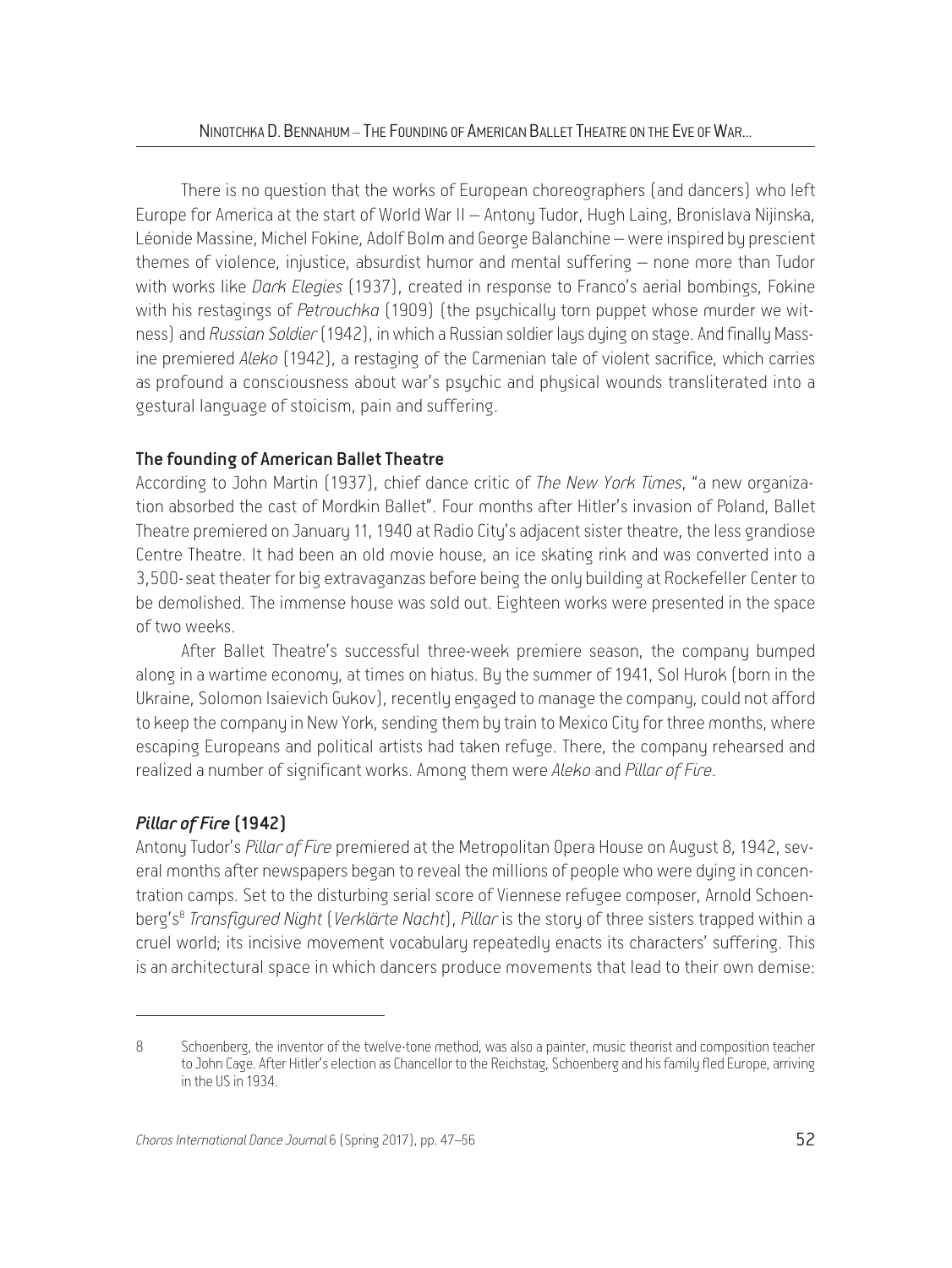an expressive gesture is met with coldness and complicity; a revelation of desire and love brings no human response.<sup>9</sup>

The ballet's corporeal language is based loosely on a story: its central figure is Hagar who loves the Friend, yet loses him to the selfish scheming of the Younger Sister. Her desire is met with loss and mental harassment as she is forced to accept her loss over and over again. Hagar, feeling inadequate, tells herself that she is incapable of competing with her sister for the love of the Friend and she fears the wrath of her heartless older sister, cast as a spinster, i.e. a woman who has no place in society. Desperate for love, for some reaction to her desire, Hagar gives herself secretly to the experienced Young Man. But she is left feeling sullied and unworthy of the Friend who eventually returns to be with her. Hagar's desperate, frantic movements are choreographed in sharp contrast with the Friend's, whose motions are slow, calm and reassuring. Ultimately, she walks into the future with him, releasing the ballet and those who watch from a crystalline, modernist hell. But she leaves the stage, having forced us to bear witness to her suffering.

*Pillar*'s iconography – its geographic map – reveals Tudor's debt to both modernist and abstract expressionist modes of production: ways of producing meaning in movement, aestheticization and yet basic control that serves to sever the dancer from the fruits of her labor. Its meaningfulness is one of psychic wounds – of a war against women's bodies, against freedom and against expression. Rather than exerting the physical and psychic control over one's own subjectivity, each movement executed by Hagar – her expressive capacity / her contribution to the visual culture of the stage – falls on deaf ears, as no one moves toward her as if having listened. Tudor's is a frigid world of those who suffer – the ritual sacrifice of Hagar – the system that produces and condones that suffering – the lurking, present invisibility of a patriarchal world in the face of physical (the gestural movements that she makes seem to indicate that she has been seriously damaged) and psychic tears. She feels desperate for peace of mind. The complicity born of the audience's quiet gaze (we sit there with our quiet decorum) intensifies the cruelty of her suffering.

Tudor constructed the existential hell of *Pillar,* using a number of devices: the materiality of the stage  $-$  the surface upon which the dancers come to life  $-$  a collision of abstraction – Tudor's classic signature played through controlled and stoic lines and total lack of virtuosity achieved by him as he drives movement into the floor, defying Russian ballet's love of a more decorative, at times superficial use of a modern subject-body. His work has a psychologicallygenerated, vs. physically generated, use of gesture, bodyline and actual flow of movement created ironically by a dancing body encased within a frigid stoicism. He leaves the tortured soul – she, who generates her own misery repeatedly, the labor of her movement becoming

<sup>9</sup> Schoenberg's 1899 score is a string sextet in five movements set by the composer to a poem by Richard Dehmel of the same namesake, *Transfigured Night*. The poem tells the story of two lovers who, on a dark night, wander through a forest where the woman reveals a painful secret to her new lover: that she carries the child of another man.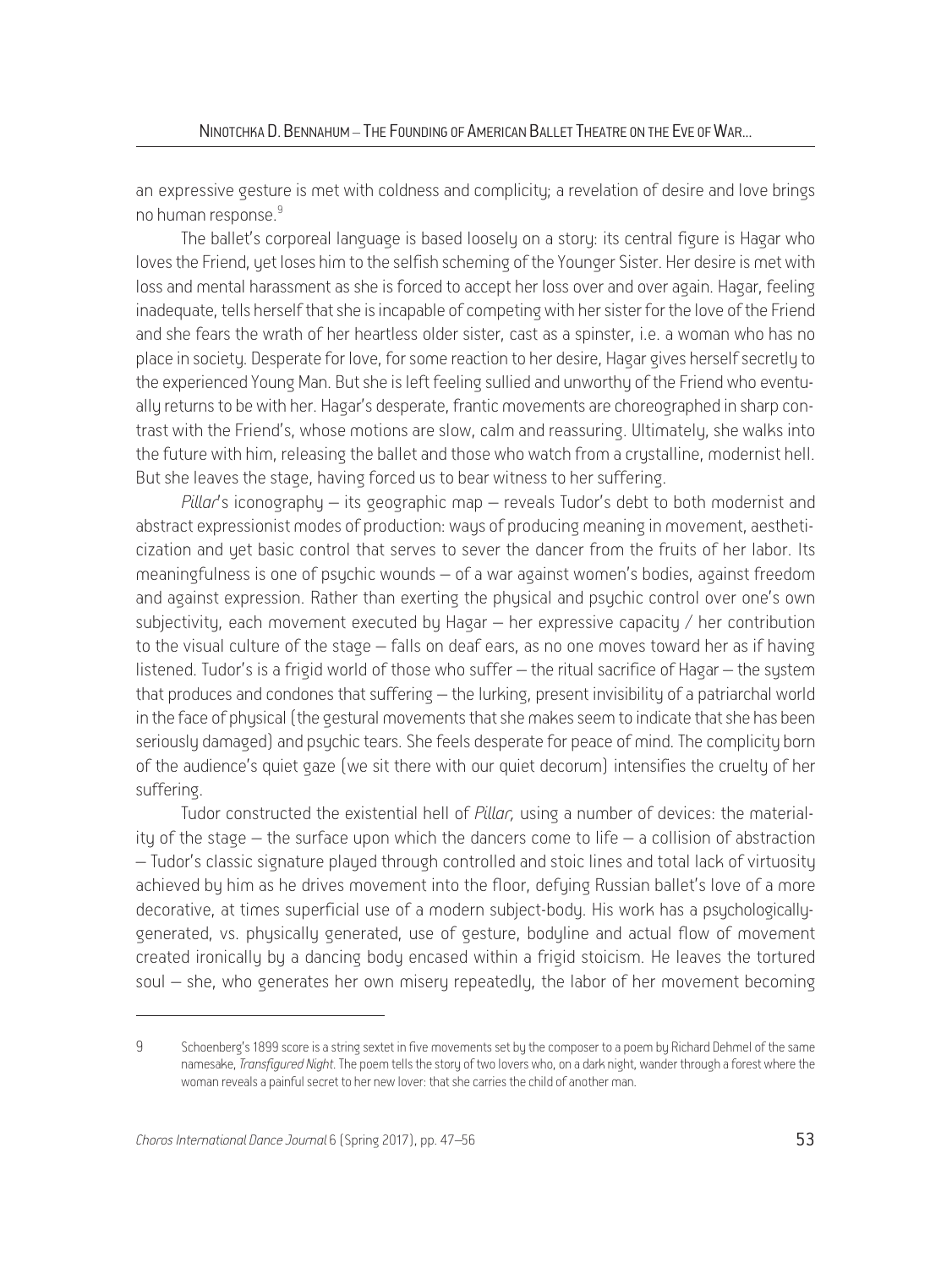a repetitive, masochistic device over which the dancer appears to have no control. She is torn from the production of her own emotional and iconographic being, thereby forcing the audience into an empathic relationship with characters on stage, as they are born before our very eyes. All of these ingenious, architectural devices, enacted repeatedly by the performers' bodies, serve to distance the dancers (and the audience) from a humanistic space. Theirs is a tortured visceral web of their own making.

Pillar's guts – her body parts and organs – reveal Tudor's debt to a hard-edged, crystallized aesthetic of modernist intention born out of the Great Depression of the 1930s combined with an encroachingly existential world of the mid-to-late 1940s world of abstract expressionism. Tudor's modernist discourse, however, is not that of Graham or Balanchine. Rather, his crossover aesthetic (from modernist to abstract expressionist) reveals a closer link to the mythopoetic world of images generated bu the surrealist filmmaker Maua Deren, where inner experience is revealed through shadowplay and visual restraint.<sup>10</sup> Tudor's formalist aesthetic is revealed in the way he places Hagar and her mental state at the core or center of the work. This is a modernist formalist tool that engages the viewer in the mental suffering of the protagonist. However, Tudor then goes on throughout the ballet to remove Hagar as the central subject of the work, to recuse himself from her subjectivity. Hagar is like Tennessee Williams' Blanche DuBois in *Streetcar Named Desire* written five years later. Like Ines in Sartre's *Huis Clos* (*No Exit*), Hagar is trapped. Whilst she explores every part of the room, there is no opening, no exit, and no space through which she can slip to salvation.

Of the ballet dance critic Edwin Denby (1986, pp. 93, 94) wrote:

The audience watched *Pillar of Fire* almost breathlessly. The moving effect of the piece is that all this real complexity and power seem barely able to cope with the shadowy, immense space of the stage above them that becomes, as you watch, vast and real as the doom of fate. It seems to shut down from all sides on the dancers. Tudor is a master in negative space. It gives the movement a peculiar privacy, as if it took place in an immense silence. [...]

In point of dance style, *Pillar* is a work of originality and precision. The devices used are dramatic ones: brief pauses, urgently interrupted they reemerge and amplify; gesture that tends in or braces itself against a direction, an imperative direction in which the dance is driving, urgently into an imminent future.

Ultimately, Hagar lives in a sadistic world, a kind of repetitive, existential hell from which there is no escape.

<sup>10</sup> Other choreographic references embedded within *Pillar of Fire* may be drawn from class-conscious modernist dances of the 1930s: Eve Gentry's *Tenant of the Streets* (1934) and Martha Graham's "Steps in the Street" from *Chronicle* (1936), where the intimate sound of bare feet dragging along the floor and bodies hunched over in pain illustrate the pain and suffering of homeless, hungry, desperate souls.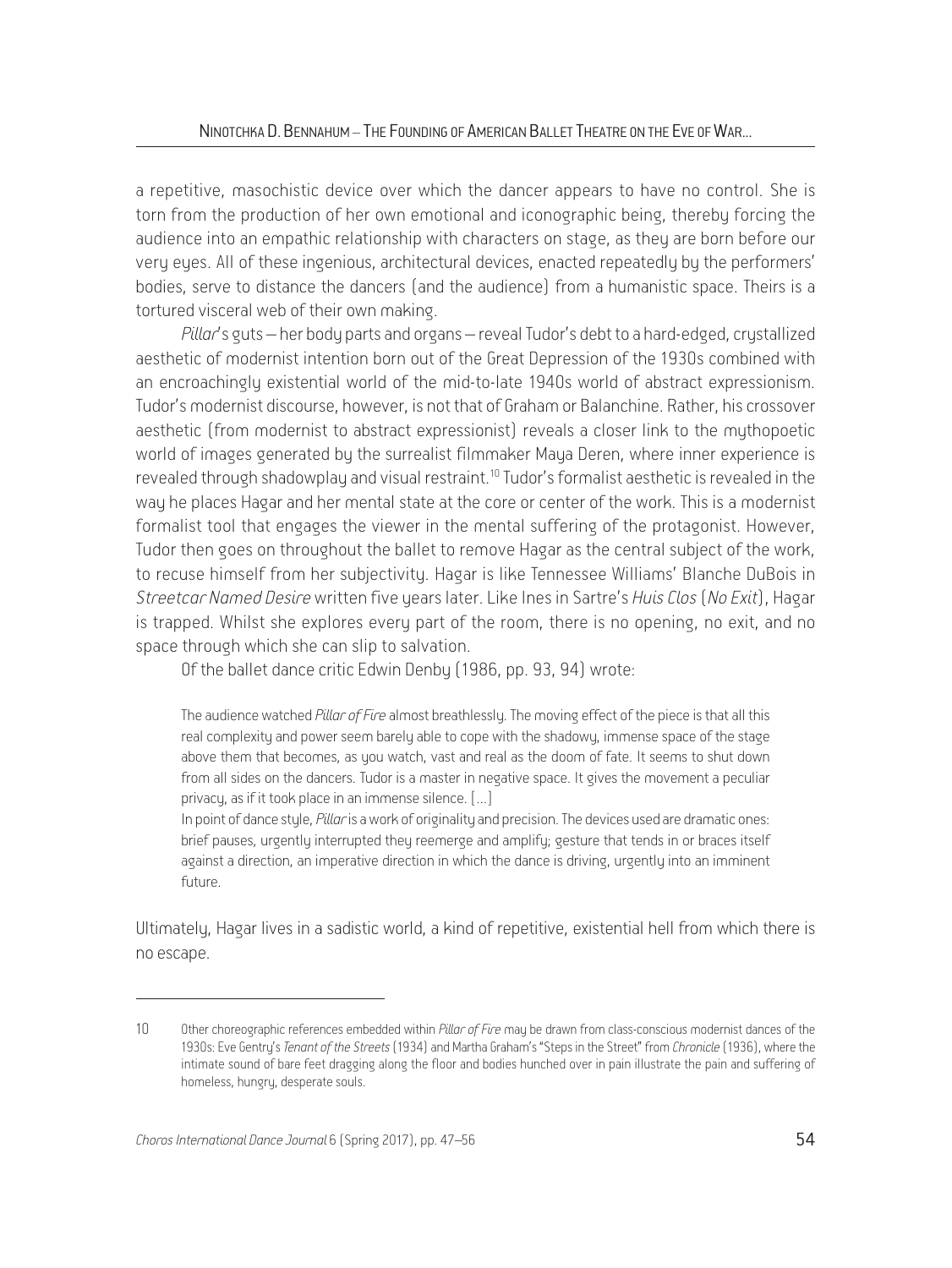Like his Russian counterparts – Michel Fokine, Bronislava Nijinska and Léonide Massine – Antony Tudor went on to radically transform classical ballet into a political form of contemporary art whose look and shape moved in tandem with the tragic events of the day. His female characters, in particular, suffered many blows, some psychological, at times the result of a cruel, seemingly non-human environment; at other moments, the existential pain they suffer, much like the women in Spain's martured poet García Lorca's plaus, spills over into our laps, forcing us into a tragic complicit silence. Through these female figures Tudor reveals his sensitivity to the violence that surrounded his working life in Europe, both as a gay man and as an artist. His ballet works from this period, housed within the repertory of Ballet Theatre, sumbolize a kind of history book, an embodied record bearing witness to the surrounding global tragedy of war and its resultant human tragedy and displacement. Guilt or responsibility, ultimately, resides within the mind of the prescient viewer, who, while thousands of miles away, through Hagar or the anonymous women in *Dark Elegies*, is brought directly to the battleground.

As an émigré artist whose life before coming to the US was very much shaped by the haunting memory of World War I and the recent civilian violence of the Spanish Civil War, Tudor's penetrating grit told through an uncannily familiar realism hit hard. Audiences left the theater having seen *Pillar of Fire* (1942) or restagings of *Dark Elegies* (1937) with the enigmatic feeling that they had just witnessed something dreadful that was about to happen.

Tudor was by no means alone in deciding that contemporary ballet had to resonate with the surrounding environment. In Tudor's mind, modernist art could not sit still. Rather, it had to confess, to bear witness, to educate and, eventually, to heal. As such, the echo of the world told through female characterization was woven into an American idiom of pre- and post-war dance that, like any archeological site, awaits excavation.

# References

- Amberg, G. (1949) *Ballet in America. The Emergence of an American Art*. New York: The New American Library.
- American Ballet Theatre Records, 1936–1967. Jerome Robbins Dance Division. The New York Public Library for the Performing Arts, Lincoln Center. (s) MGZMD – 49.
- Ballet Theatre filmography. Jerome Robbins Dance Division. The New York Public Library for the Performing Arts, Lincoln Center.
- Benjamin, W. (2007) "On the Concept of History", from "Theses on the Philosophy of History", *Illuminations*. *Essays and Reflections*. Trans. H. Zohn. New York: Alfred A. Knopf.

Denby, E. (1986) *Dance Writings.* New York: Alfred A. Knopf.